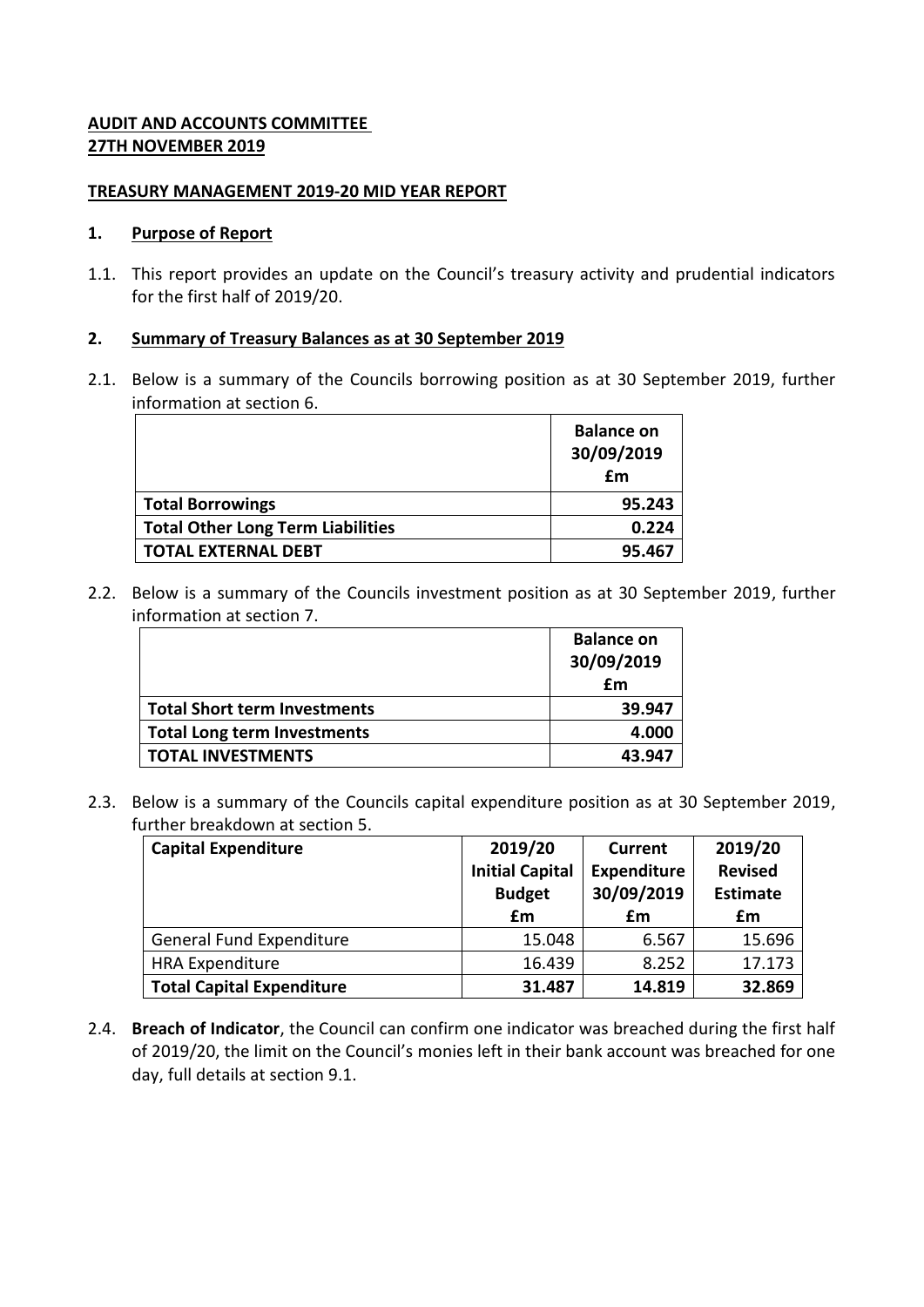# **3. Introduction**

- 3.1. This report has been written in accordance with the requirements of the Chartered Institute of Public Finance and Accountancy's (CIPFA) Code of Practice on Treasury Management (revised 2017). The primary requirements of the Code are as follows:
	- Creation and maintenance of a Treasury Management Policy Statement which sets out the policies and objectives of the Council's treasury management activities.
	- Creation and maintenance of Treasury Management Practices which set out the manner in which the Council will seek to achieve those policies and objectives.
	- Receipt by the full council of an annual Treasury Management Strategy Statement including the Annual Investment Strategy and Minimum Revenue Provision Policy - for the year ahead, a Mid-year Review Report and an Annual Report, (stewardship report), covering activities during the previous year.
	- Delegation by the Council of responsibilities for implementing and monitoring treasury management policies and practices and for the execution and administration of treasury management decisions.
	- Delegation by the Council of the role of scrutiny of treasury management strategy and policies to a specific named body. For this Council the delegated body is the Audit and Accounts Committee.
- 3.2. This mid-year report has been prepared in compliance with CIPFA's Code of Practice on Treasury Management, and covers the following:
	- An economic update for the first part of the 2019/20 financial year;
	- A review of the Treasury Management Strategy Statement and Annual Investment Strategy;
	- The Council's capital expenditure, as set out in the Capital Strategy, and prudential indicators;
	- A review of the Council's investment portfolio for 2019/20;
	- A review of the Council's borrowing strategy for 2019/20;
	- A review of any debt rescheduling undertaken during 2019/20;
	- A review of compliance with Treasury and Prudential Limits for 2019/20.
- 3.3. Treasury Management is defined as: "The management of the local authority's investments and cash flows, its banking, money market and capital market transactions; the effective control of the risks associated with those activities; and the pursuit of optimum performance consistent with those risks".
- 3.4. The second main function of the treasury management service is the funding of the Council's capital plans. These capital plans provide a guide to the borrowing need of the Council, essentially the longer term cash flow planning to ensure the Council can meet its capital spending operations. This management of longer term cash may involve arranging long or short term loans, or using longer term cash flow surpluses, and on occasion any debt previously drawn may be restructured to meet Council risk or cost objectives.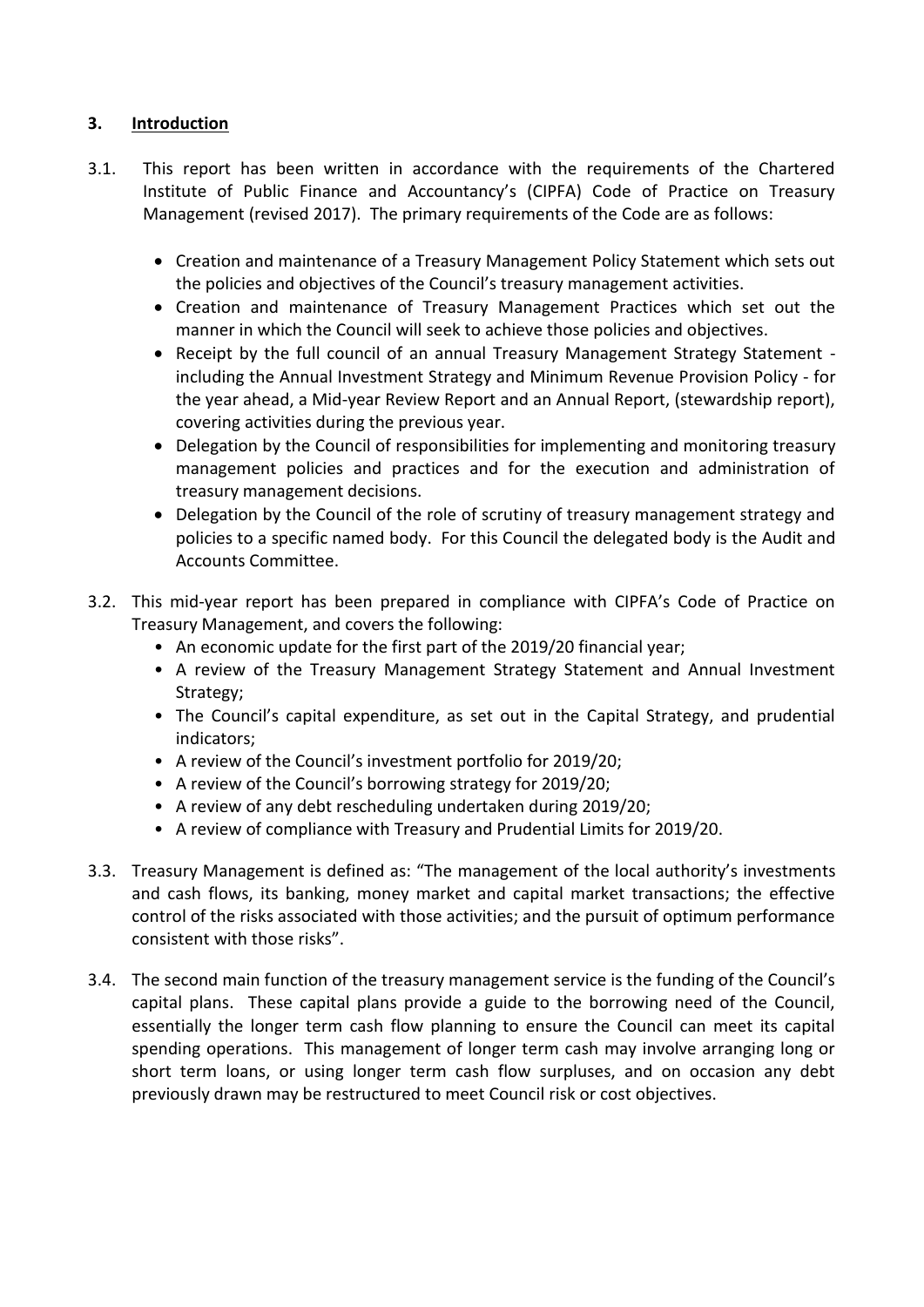# **4. Treasury Management Strategy Statement (TMSS) and Annual Investment Strategy update**

4.1. The Treasury Management Strategy Statement (TMSS) for 2019/20 was approved by Full Council on 7 March 2019. There are no policy changes to the TMSS; the details in this report update the position in the light of the updated economic position and budgetary changes already approved.

## **5. The Council's Capital Position**

This part of the report is structured to update:

- The Council's capital expenditure plans;
- How these plans are being financed;
- The impact of the changes in the capital expenditure plans on the prudential indicators and the underlying need to borrow; and
- Compliance with the limits in place for borrowing activity.
- 5.1. The table below shows the revised estimates for capital expenditure and the changes since the Capital Programme was agreed within the Capital Programme budget on 7 March 2019.

| <b>Capital Expenditure</b>       | 2019/20               | Current            | 2019/20         |
|----------------------------------|-----------------------|--------------------|-----------------|
|                                  | <b>Capital Budget</b> | <b>Expenditure</b> | <b>Revised</b>  |
|                                  | approved              |                    | <b>Estimate</b> |
|                                  | <b>7 March 2019</b>   |                    |                 |
|                                  | £m                    | £m                 | £m              |
| <b>General Fund Expenditure</b>  | 15.048                | 6.567              | 15.696          |
| <b>HRA Expenditure</b>           | 16.439                | 8.252              | 17.173          |
| <b>Total Capital Expenditure</b> | 31.487                | 14.819             | 32.869          |
| Financed by:                     |                       |                    |                 |
| <b>Capital Receipts</b>          | 5.787                 |                    | 5.547           |
| <b>Capital Grants</b>            | 5.366                 |                    | 7.209           |
| Capital Reserves                 | 8.507                 |                    | 9.167           |
| Revenue                          | 6.930                 |                    | 5.047           |
| <b>Total Financing</b>           | 26.590                |                    | 26.970          |
| <b>Borrowing Requirement</b>     | 4.897                 |                    | 5.899           |

The financing of the Capital Programme will be determined by the S151 Officer at the yearend based on best use of resources.

The increase from the Budget approved 7 March 2019 relates to approved capital carry forward requests and approved variations to the capital programme.

5.2. The Council has an increasing CFR over the next 2 years due to the Capital Programme and there may be a requirement to borrow up to £18.2m over the forecast period. However, if reserve levels permit, internal borrowing will be considered.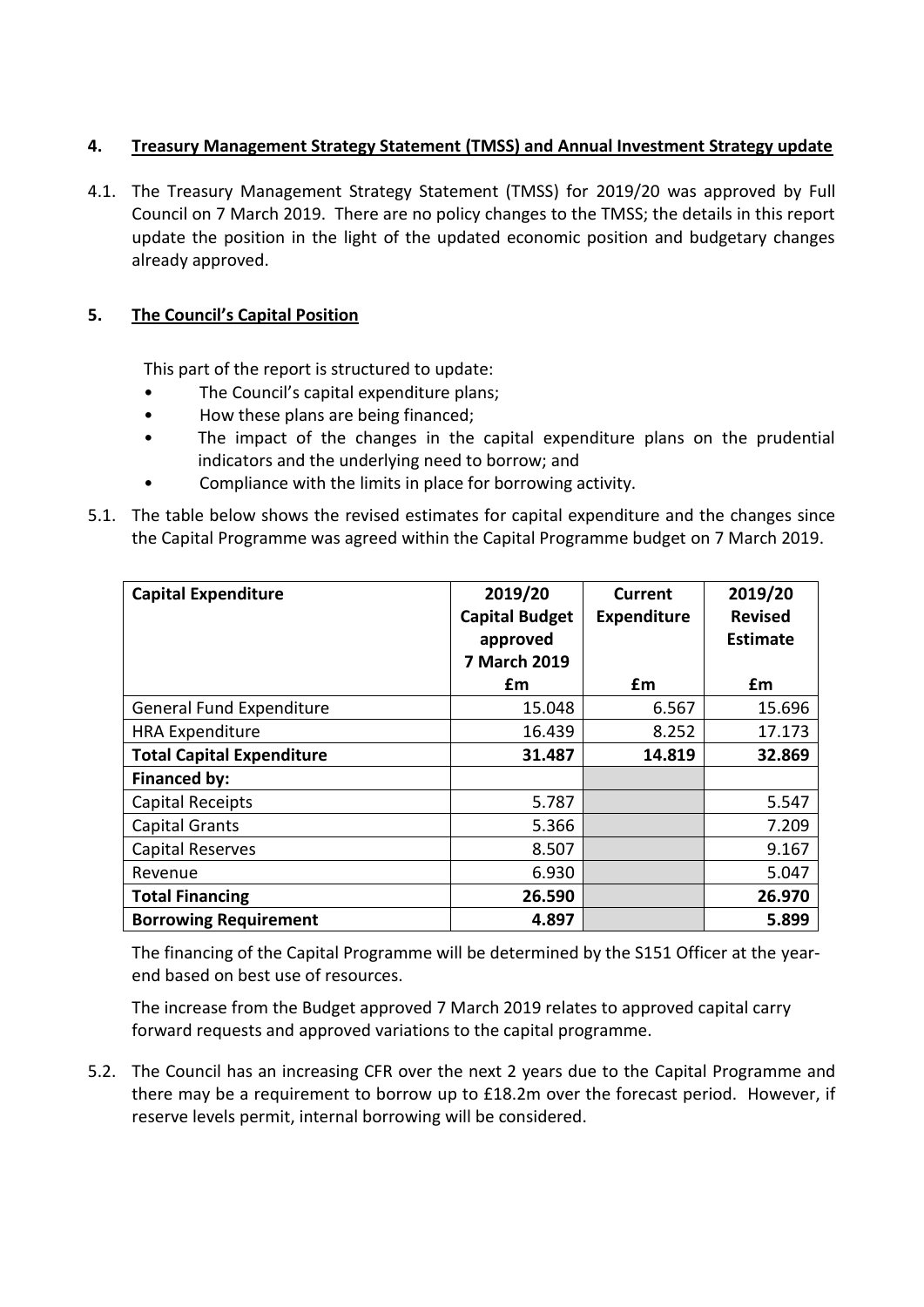## **6. Borrowing Strategy**

6.1. At 30 September 2019 the Council held £95m of loans, as part of its strategy for funding previous years' capital programmes.

|                                    | <b>General Fund</b>                   |                                       | <b>HRA</b>                            |                                       |
|------------------------------------|---------------------------------------|---------------------------------------|---------------------------------------|---------------------------------------|
|                                    | <b>Balance on</b><br>01/04/2019<br>£m | <b>Balance on</b><br>30/09/2019<br>£m | <b>Balance on</b><br>01/04/2019<br>£m | <b>Balance on</b><br>30/09/2019<br>£m |
| <b>Short Term Borrowing</b>        | 4.983                                 | 5.174                                 | 2.000                                 | 2.000                                 |
| Long Term Borrowing                | 0                                     | 0                                     | 88.080                                | 88.068                                |
| <b>TOTAL BORROWING</b>             | 4.983                                 | 5.174                                 | 90.080                                | 90.068                                |
| <b>Other Long Term Liabilities</b> | 0.224                                 | 0.224                                 | $\Omega$                              | 0                                     |
| <b>TOTAL EXTERNAL DEBT</b>         | 5.207                                 | 5.398                                 | 90.080                                | 90.068                                |
| <b>CFR</b>                         | 26.632                                | 24.815                                | 105.983                               | 105.006                               |
| Under / (over) borrowing           | 21.425                                | 19.417                                | 15.903                                | 14.938                                |

# 6.2. **Borrowing Activity in 2019/20**

- 6.3. As the Council is in a significant under borrowed position, as per the table in 6.2, there may be a requirement during the remainder of the financial year where new borrowing is required. Any new borrowing will be within the approved Treasury Management Borrowing Strategy framework and will have been reviewed by the S151 Officer for cost effectiveness as whether to borrow shorter term or long term in relation to interest rate forecasts.
- 6.4. **PWLB Increase Update**: On 9 October 2019 the Treasury and PWLB announced an increase in the margin over gilt yields of 100bps on top of the current margin of 80 bps which the Council has paid prior to this date for new borrowing from the PWLB. There was no prior warning that this would happen and it now means that every local authority has to fundamentally reassess how to finance their external borrowing needs and the financial viability of capital projects in their capital programme due to this unexpected increase in the cost of borrowing. Representations are going to be made to HM Treasury to suggest that areas of capital expenditure that the Government are keen to see move forward e.g. housing, should not be subject to such a large increase in borrowing.
- 6.5. **LOBOs**: The Council holds £3.5m of LOBO (Lender's Option Borrower's Option) loans where the lender has the option to propose an increase in the interest rate at set dates, following which the Council has the option to either accept the new rate or to repay the loan at no additional cost. All of the £3.5m of LOBOS had options during the last 6 months, none of which were exercised by the lender. The Council acknowledges there is an element of refinancing risk even though in the current interest rate environment lenders are unlikely to exercise their options.
- 6.6. **Internal borrowing***:* For the Council, the use of internal resources in lieu of borrowing has continued to be the most cost effective means of funding of capital expenditure that has not been funded from grants and other resources. This has lowered overall treasury risk by reducing both external debt and temporary investments. However this position will not be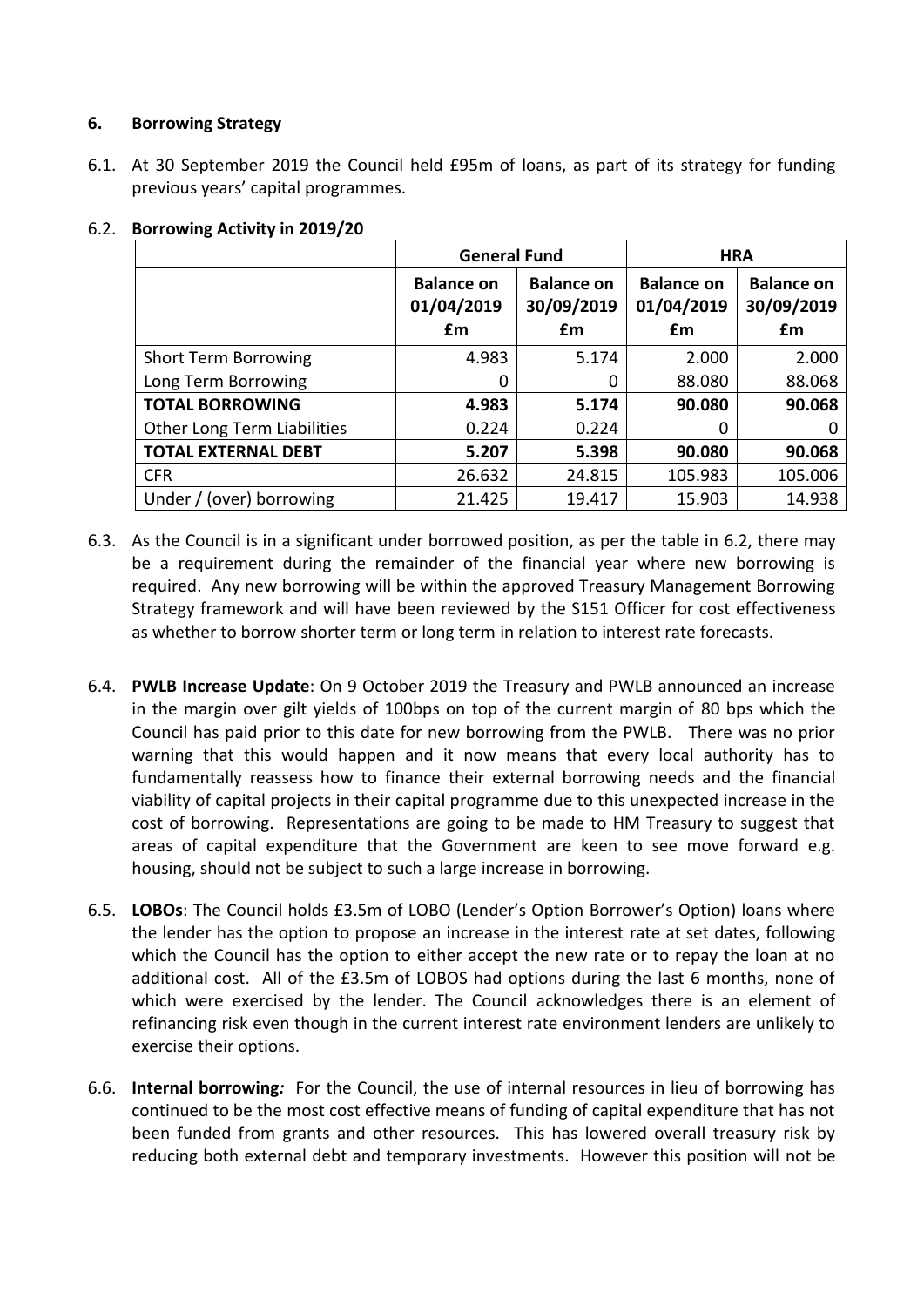sustainable over the medium term as the Council needs to use reserves for the purpose they were set aside for, and external borrowing may need to be undertaken.

6.7. **Debt rescheduling***:* The premium charge for early repayment of PWLB debt remains relatively expensive for the loans in the Council's portfolio and therefore unattractive for debt rescheduling activity. No rescheduling activity was undertaken or is proposed during the rest of the financial year as a consequence.

# **7. Investment Activity**

7.1. The Guidance on Local Government Investments in England gives priority to security and liquidity and the Council's aim is to achieve a return commensurate with these principles.

| <b>Type of Investment</b>           | <b>Balance on</b><br>01/04/2019 | <b>Balance on</b><br>30/09/2019 | <b>Average</b><br><b>Interest</b> |
|-------------------------------------|---------------------------------|---------------------------------|-----------------------------------|
|                                     | £m                              | £m                              | Rate                              |
| <b>Short term Investments</b>       |                                 |                                 |                                   |
| <b>Fixed Term Deposits:</b>         |                                 |                                 |                                   |
| Santander                           | 5.000                           | 5.000                           | 0.40%                             |
| Lloyds 95 Day Notice                | 4.900                           | 4.900                           | 0.95%                             |
| <b>Money Market Funds:</b>          |                                 |                                 |                                   |
| <b>Goldman Sachs</b>                | 9.789                           | 9.684                           | 0.69%                             |
| Deutsche Bank                       | 1.545                           | 2.344                           | 0.66%                             |
| Invesco                             | 10.000                          | 9.978                           | 0.74%                             |
| <b>CCLA</b>                         | 10.000                          | 6.000                           | 0.78%                             |
| <b>Bank Call Account:</b>           |                                 |                                 |                                   |
| Handelsbanken                       | 0.136                           | 2.041                           | 0.50%                             |
| <b>Total Short Term Investments</b> | 41.370                          | 39.947                          |                                   |
| Long term Investments               | 0                               | O                               |                                   |
| <b>CCLA Property Fund</b>           | 0                               | 2.000                           | 4.00%                             |
| <b>CCLA Diversified Income Fund</b> | 0                               | 2.000                           | 3.00%                             |
| <b>Total Long Term Investments</b>  | $\mathbf 0$                     | 4.000                           |                                   |
| <b>TOTAL INVESTMENTS</b>            | 41.370                          | 43.947                          |                                   |
| Increase/ (Decrease) in Investments |                                 | 2.577                           |                                   |

## 7.2. **Investment Activity in 2019/20**

- 7.3. Both the CIPFA Code and government guidance require the Council to invest its funds prudently, and to have regard to the security and liquidity of its treasury investments before seeking the optimum rate of return, or yield. The Council's objective when investing money is to strike an appropriate balance between risk and return, minimising the risk of incurring losses from defaults and the risk of receiving unsuitably low investment income.
- 7.4. The Council's budgeted investment return for 2019/20 is £0.369m, and performance for the year to date is in line with the budget.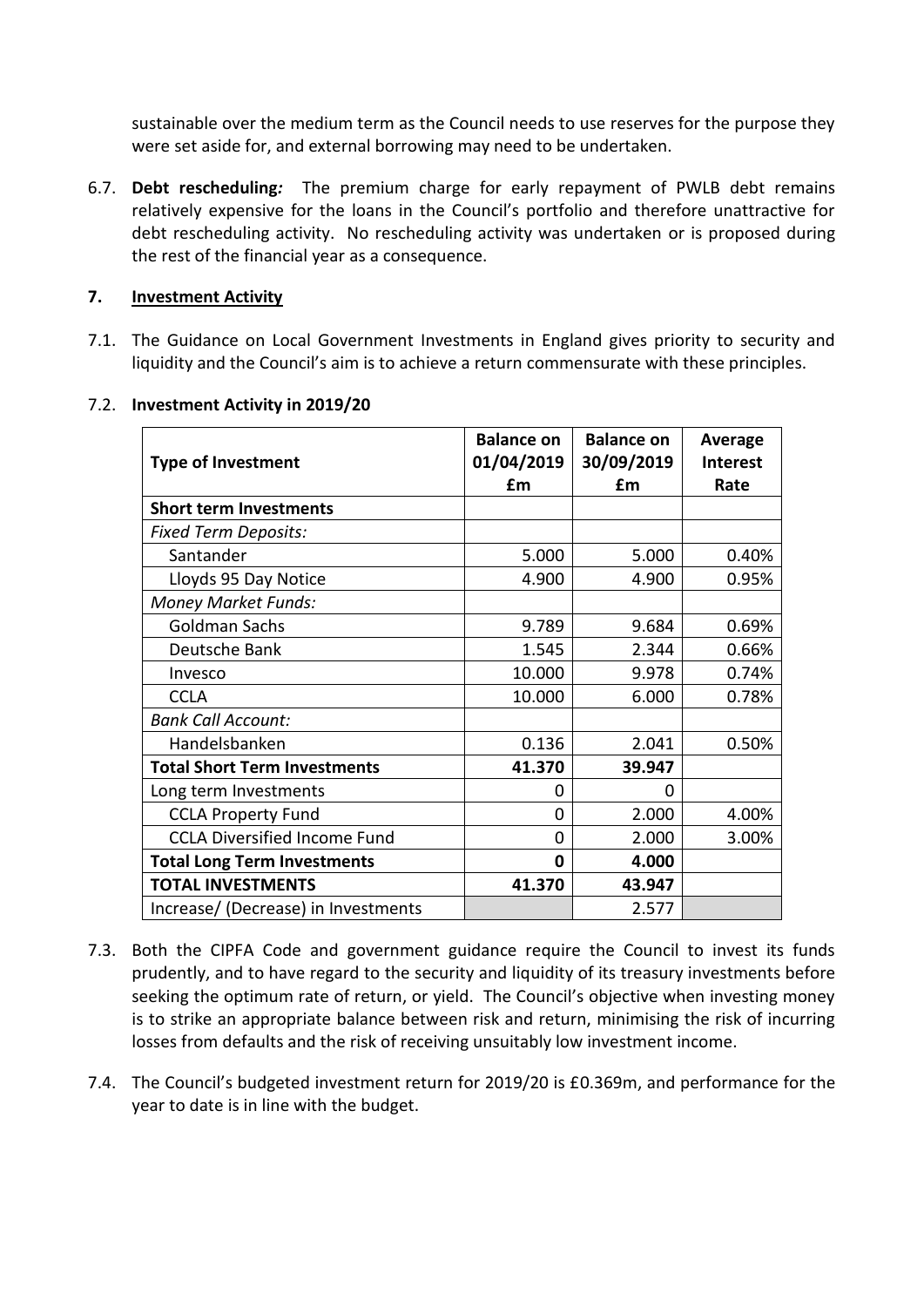## **8. Non-Treasury Investments**

- 8.1. The definition of investments in CIPFA's revised Treasury Management Code now covers all the financial assets of the Council as well as other non-financial assets which the Council holds primarily for financial return or regeneration purposes. This is replicated in MHCLG's Investment Guidance, in which the definition of investments is further broadened to also include all such assets held partially for financial return or regeneration purposes.
- 8.2. Breakdown below of current Non-Treasury Investments held;

| Counterparty                  | <b>Balance at</b><br>30/09/2019 |
|-------------------------------|---------------------------------|
| Growth Investment Fund        | £419,222                        |
| Loans to Housing Associations | £21,108                         |
| Loans to Parish Councils      | £17,322                         |

These investments are due to generate £0.015m of investment income for the Council after taking account of direct costs, representing a rate of return of 5.22%.

# **9. Prudential Indicators**

## **Breach of Indicators**

9.1. The Council can confirm that the set limit of monies to be left in the Councils bank account is £0.500m, however on 1 August 2019 this limited was breached for one day. This was due to staff holidays and the switching of staffing roles which resulted in there only being one available authoriser, whereas for payments over £0.050m two authorisers are required. The following day there was a large payment for housing benefits which brought the balance back below the limit. The rest of Prudential Indicators for 2019/20, which was set on 7 March 2019 as part of the Council's Treasury Management Strategy Statement, have been complied with.

# **Limit To Borrowing Activity**

9.2. **Authorised Limit and Operational Boundary for External Debt.** The Local Government Act 2003 requires the Council to set an Affordable Borrowing Limit, irrespective of their indebted status. This is a statutory limit which should not be breached. The Operational Boundary is based on the same estimates as the Authorised Limit but reflects the most likely, prudent but not worst case scenario without the additional headroom included within the Authorised Limit. The s151 Officer confirms that there were no breaches to the Authorised Limit and the Operational Boundary during 2019/20.

|                             | Approved<br>Operational<br><b>Boundary</b><br>2019/20<br>£m | <b>Authorised</b><br>Limit<br>2019/20<br>£m | <b>Actual</b><br><b>External</b><br><b>Debt</b><br>30/09/2019<br>£m | Compliance |
|-----------------------------|-------------------------------------------------------------|---------------------------------------------|---------------------------------------------------------------------|------------|
| Borrowing                   | 137.6                                                       | 142.6                                       | 95.2                                                                | Yes        |
| Other Long Term Liabilities | 0.4                                                         | 0.6                                         | 0.2                                                                 | Yes        |
| <b>Total</b>                | 138.0                                                       | 143.2                                       | 95.4                                                                | <b>Yes</b> |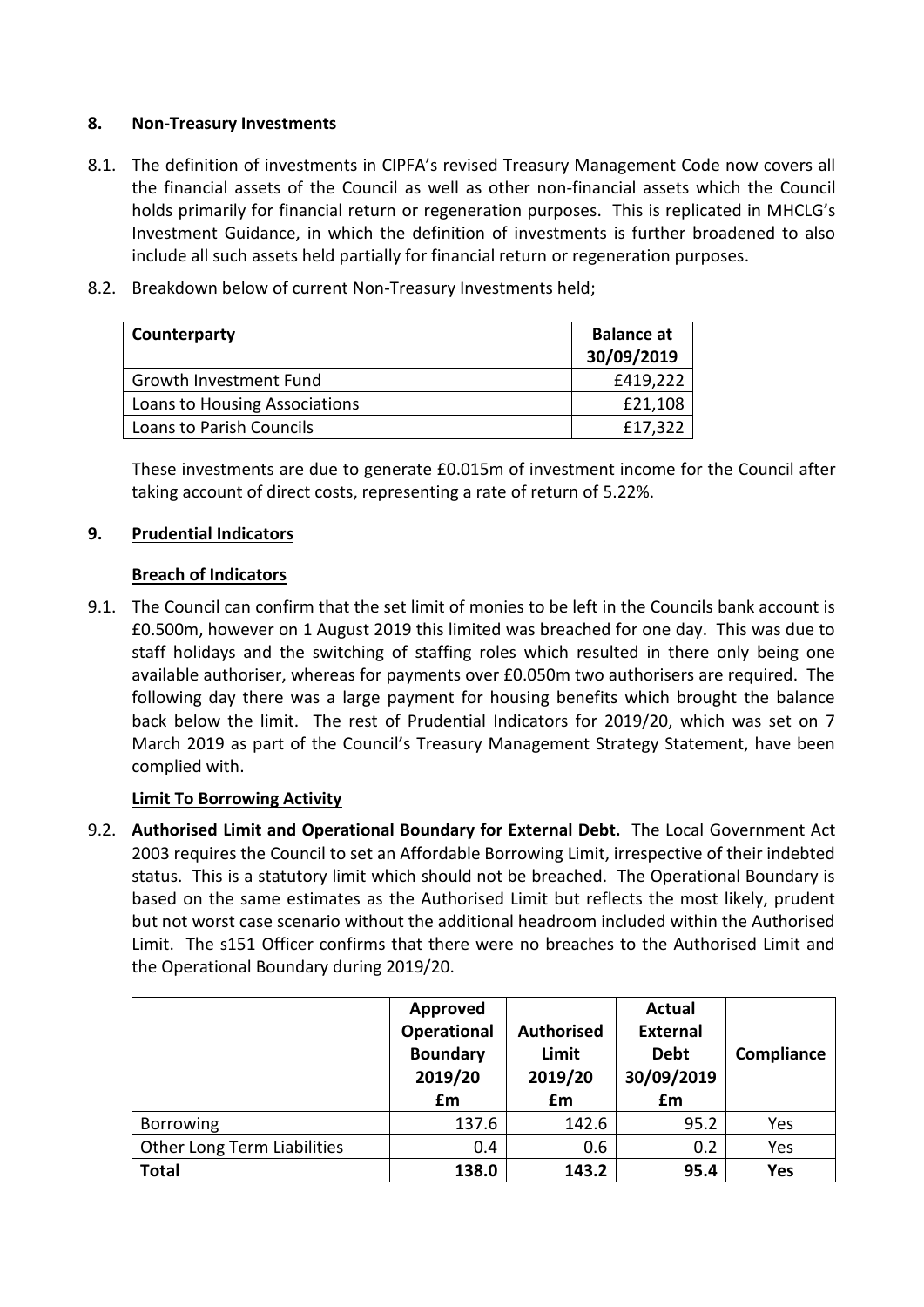9.3. **Maturity Structure of Fixed Rate Borrowing.** This indicator is to limit large concentrations of fixed rate debt needing to be replaced at times of uncertainty over interest rates.

|                 | <b>Upper</b><br>Limit<br>% | <b>Actual at</b><br>30/09/2019 | <b>Actual at</b><br>30/09/2019<br>℅ | Compliance |
|-----------------|----------------------------|--------------------------------|-------------------------------------|------------|
| Under 12 months | 15%                        | £2.0m                          | 2.2%                                | Yes        |
| 12-24 months    | 15%                        | £4.0m                          | 4.4%                                | Yes        |
| 2-5 years       | 30%                        | £16.0m                         | 17.7%                               | Yes        |
| 5-10 years      | 100%                       | £25.1m                         | 27.9%                               | Yes        |
| Over 10 years   | 100%                       | £43.0m                         | 47.8%                               | Yes        |

## **Limits to Investing Activity**

9.4. **Security.** The Council has adopted a voluntary measure of its exposure to credit risk by monitoring the value-weighted average credit rating of its investment portfolio. This is calculated by applying a score to each investment (AAA=1, AA+=2, etc.) and taking the arithmetic average, weighted by the size of each investment. Unrated investments are assigned a score based on their perceived risk.

| <b>Credit risk indicator</b>    | Target | Actual | Compliance |
|---------------------------------|--------|--------|------------|
| Portfolio average credit rating |        | AA     | Yes        |

9.5. **Liquidity Risk Indicator**. The Council has adopted a voluntary measure of its exposure to liquidity risk by monitoring the amount of cash available to meet unexpected payments within a banding period, without additional borrowing.

|                              | Limit | Actual     | Compliance |
|------------------------------|-------|------------|------------|
| Total cash available within; |       | 30/09/2019 |            |
| 3 months                     | 100%  | 68%        | Yes        |
| $3 - 12$ months              | 80%   | 23%        | Yes        |
| Over 12 months               | 40%   | 9%         | Yes        |

9.6. **Principal Sums Invested for over 364 Days.** The purpose of this indicator is to control the Council's exposure to the risk of incurring losses by seeking early repayment of its investments

|                                             | <b>Price Risk</b><br>Limit<br>2019/20 | Actual<br>Investment<br>30/09/2019 | Compliance |
|---------------------------------------------|---------------------------------------|------------------------------------|------------|
| Limit on principal invested beyond year end | £10m                                  | £4m                                | Yes        |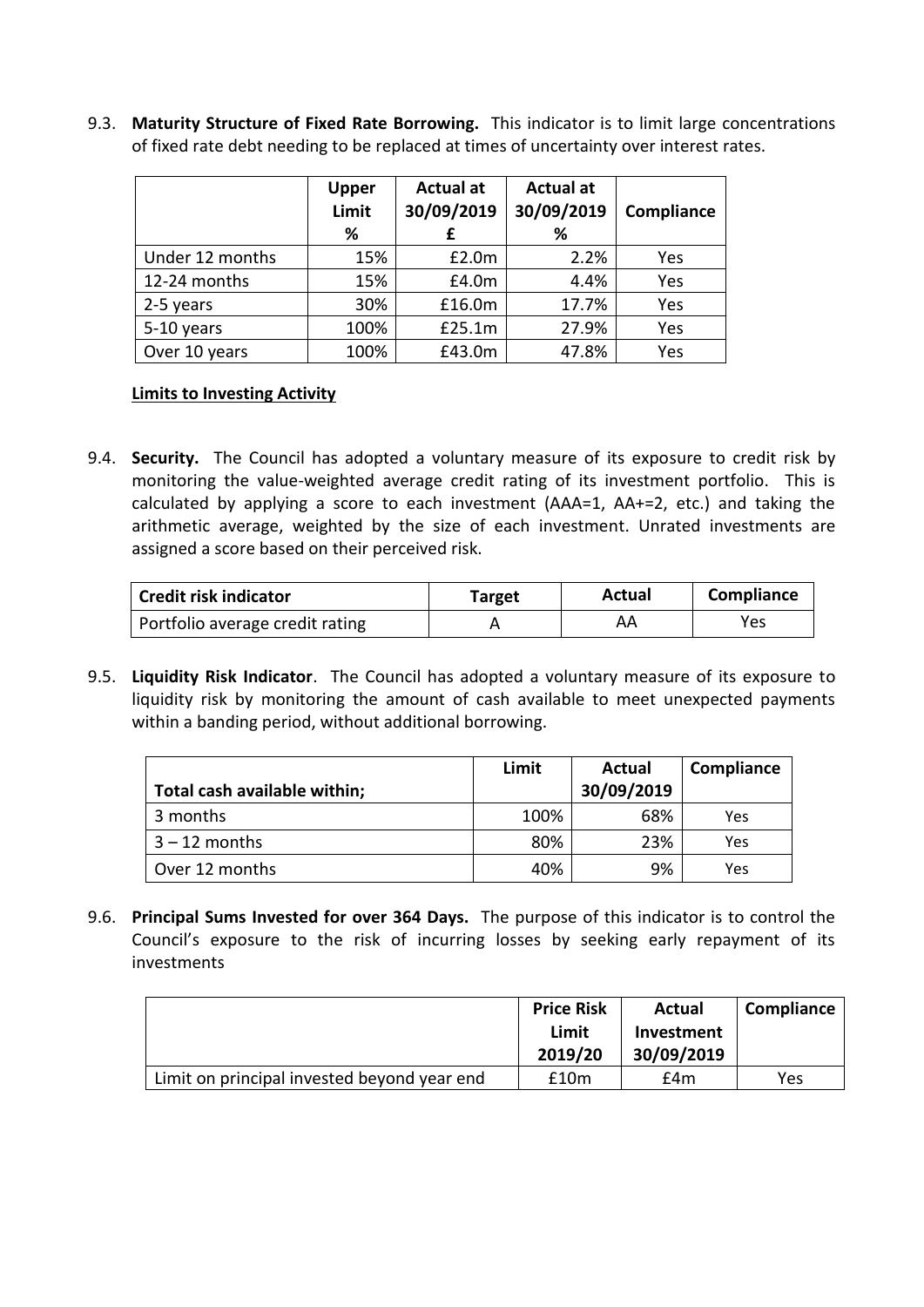## **Limits to Capital Activity**

9.7. **Capital Financing Requirement.** The table below shows the CFR, which is the underlying external need to incur borrowing for a capital purpose.

|                     | 2019/20<br><b>Original</b><br><b>Estimate</b> | 2019/20<br><b>Revised</b><br><b>Estimate</b> |
|---------------------|-----------------------------------------------|----------------------------------------------|
|                     | £m                                            | £m                                           |
| $CFR$ – non housing | 26.632                                        | 24.815                                       |
| $CFR - housing$     | 105.983                                       | 105.006                                      |
| <b>Total CFR</b>    | 132.615                                       | 129.821                                      |
|                     |                                               |                                              |
| Net movement in CFR |                                               | $-2.794$                                     |

9.8. **Capital Financing Costs to Net Revenue Stream.** Although capital expenditure is not charged directly to the revenue budget, interest payable on loans and MRP are charged to revenue, offset by any investment income receivable. The net annual charge is known as financing costs; this is compared to the net revenue stream i.e. the amount funded from Council Tax, business rates and general government grants.

|                                  | 2019/20<br><b>Original</b><br><b>Estimate</b><br>£m | 2019/20<br><b>Revised</b><br><b>Estimate</b><br>£m |
|----------------------------------|-----------------------------------------------------|----------------------------------------------------|
| <b>General Fund</b>              |                                                     |                                                    |
| <b>Financing Costs</b>           | $-0.047$                                            | $-0.106$                                           |
| Proportion of net revenue stream | $-0.33%$                                            | $-0.81%$                                           |
|                                  |                                                     |                                                    |
| <b>Housing Revenue Account</b>   |                                                     |                                                    |
| <b>Financing Costs</b>           | 11,758                                              | 11,758                                             |
| Proportion of net rental stream  | 51.37%                                              | 51.37%                                             |

### **10. Economic Background/Interest Rate Forecast**

10.1. **Appendix A and Appendix B** gives a summarised outlook for the economic background and interest rate forecast from our Treasury Consultants, Link.

# **11. RECOMMENDATIONS that:-**

- **(a) the treasury management activity be noted and recommend to Full Council on 17 December; and**
- **(b) the Prudential Indicators detailed in Section 9 of the report be noted.**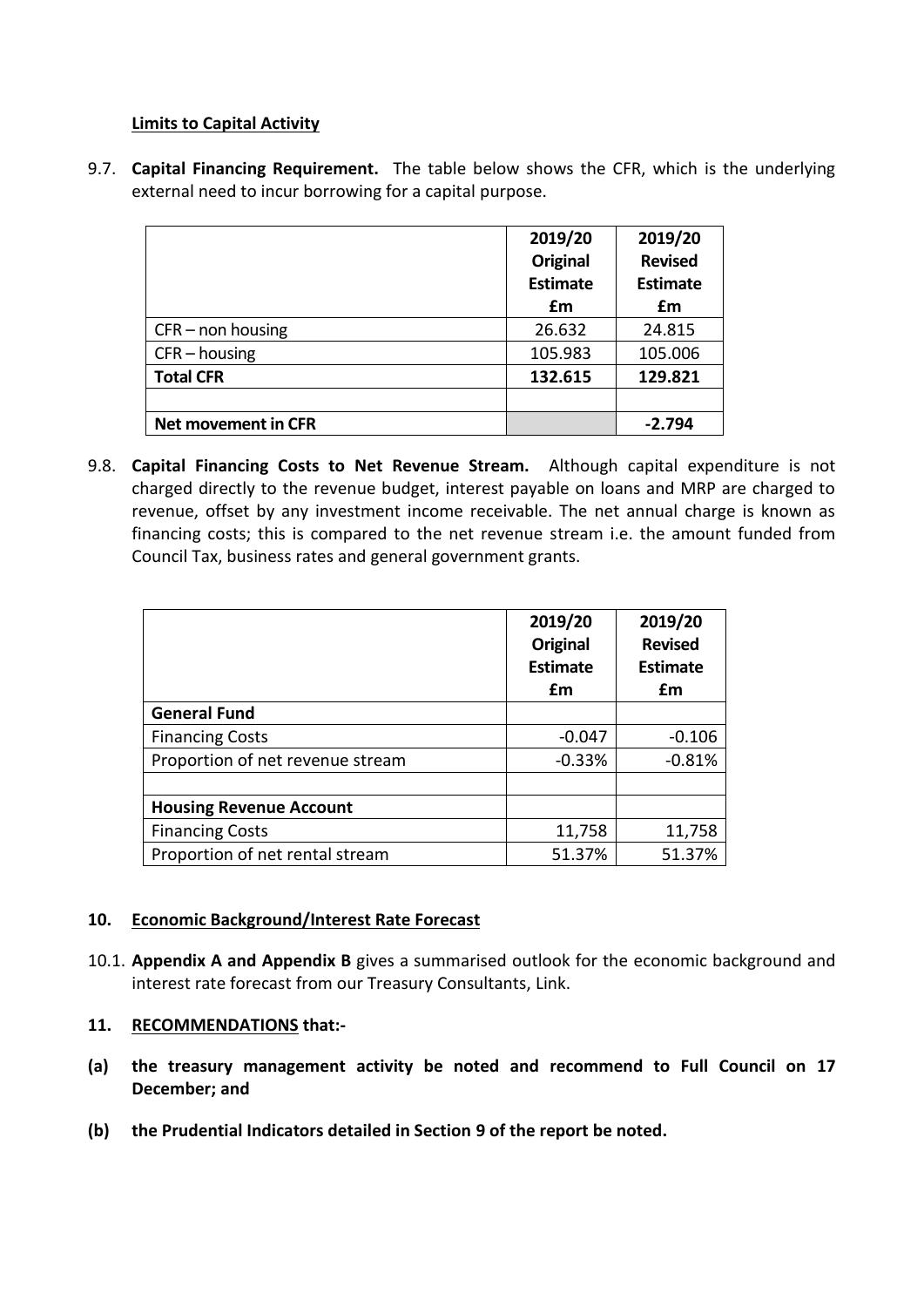# Background Papers

Nil.

For further information please contact Andrew Snape, Assistant Business Manager – Financial Services on extension 5523.

N Wilson Business Manager Financial Services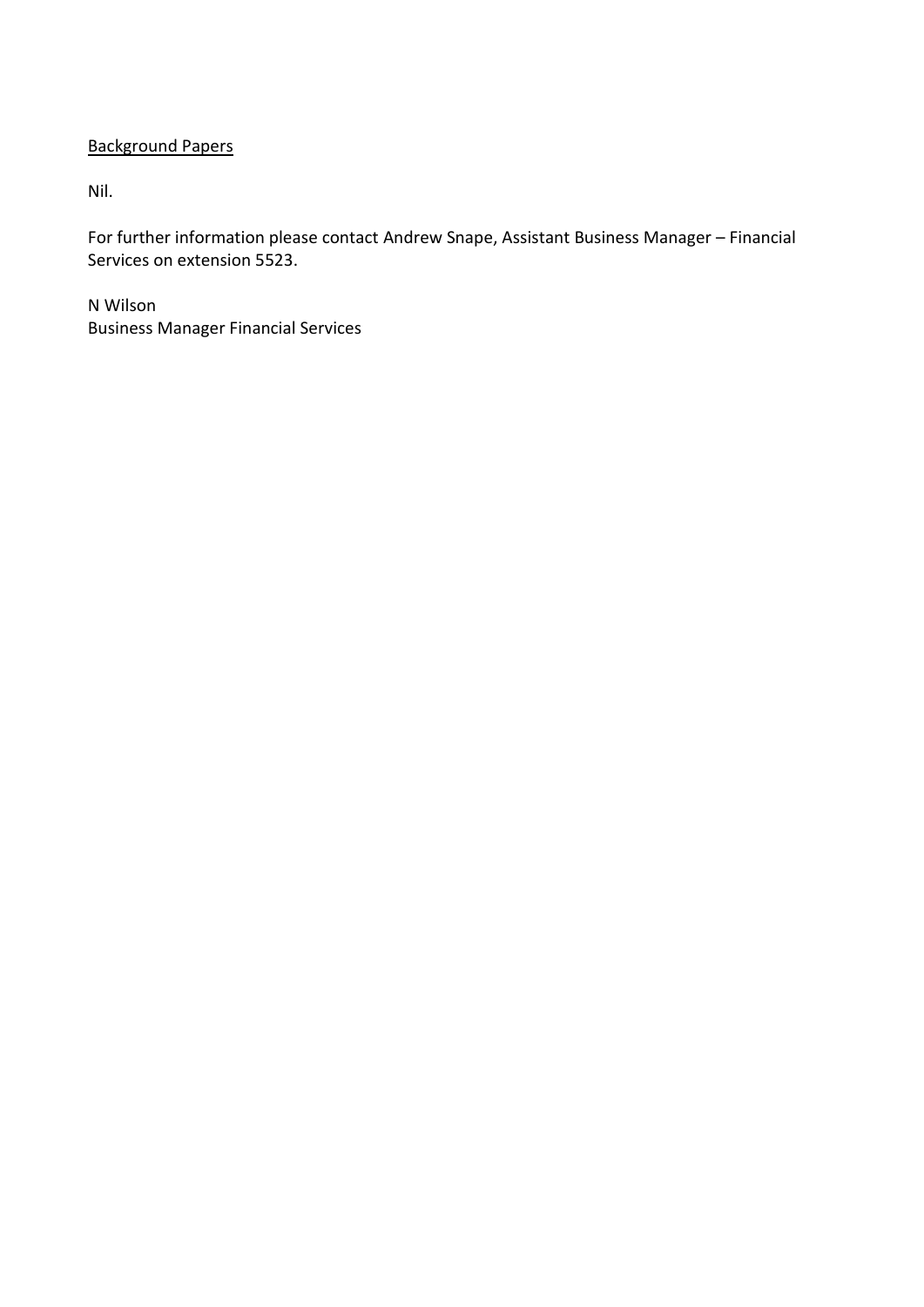#### **Economics Update**

**UK.** This first half year has been a time of upheaval on the political front as Theresa May resigned as Prime Minister to be replaced by Boris Johnson on a platform of the UK leaving the EU on or 31 October, with or without a deal. However, in September, his proroguing of Parliament was overturned by the Supreme Court and Parliament carried a bill to delay Brexit until 31 January 2020 if there is no deal by 31 October. MPs also voted down holding a general election before 31 October, though one is likely before the end of 2019. So far, there has been no majority of MPs for any one option to move forward on enabling Brexit to be implemented. At the time of writing the whole Brexit situation is highly fluid and could change radically by the day. Given these circumstances and the likelihood of an imminent general election, any interest rate forecasts are subject to material change as the situation evolves. If the UK does soon achieve a deal on Brexit agreed with the EU then it is possible that growth could recover relatively quickly. The MPC could then need to address the issue of whether to raise Bank Rate at some point in the coming year when there is little slack left in the labour market; this could cause wage inflation to accelerate which would then feed through into general inflation. On the other hand, if there was a no deal Brexit and there was a significant level of disruption to the economy, then growth could weaken even further than currently and the MPC would be likely to cut Bank Rate in order to support growth. However, with Bank Rate still only at 0.75%, it has relatively little room to make a big impact and the MPC would probably suggest that it would be up to the Chancellor to provide help to support growth by way of a fiscal boost by e.g. tax cuts, increases in the annual expenditure budgets of government departments and services and expenditure on infrastructure projects, to boost the economy.

The first half of 2019/20 has seen UK **economic growth** fall as Brexit uncertainty took a toll. In its Inflation Report of 1 August, the Bank of England was notably downbeat about the outlook for both the UK and major world economies. The MPC meeting of 19 September reemphasised their concern about the downturn in world growth and also expressed concern that prolonged Brexit uncertainty would contribute to a build-up of spare capacity in the UK economy, especially in the context of a downturn in world growth. This mirrored investor concerns around the world which are now expecting a significant downturn or possibly even a recession in some major developed economies. It was therefore no surprise that the Monetary Policy Committee (MPC) left Bank Rate unchanged at 0.75% throughout 2019, so far, and is expected to hold off on changes until there is some clarity on what is going to happen over Brexit. However, it is also worth noting that the new Prime Minister is making some significant promises on various spending commitments and a relaxation in the austerity programme. This will provide some support to the economy and, conversely, take some pressure off the MPC to cut Bank Rate to support growth.

As for **inflation** itself, CPI has been hovering around the Bank of England's target of 2% during 2019, but fell to 1.7% in August. It is likely to remain close to 2% over the next two years and so it does not pose any immediate concern to the MPC at the current time. However, if there was a no deal Brexit, inflation could rise towards 4%, primarily as a result of imported inflation on the back of a weakening pound.

With regard to the **labour market,** despite the contraction in quarterly GDP growth of -0.2% q/q, (+1.3%)  $y/y$ , in quarter 2, employment continued to rise, but at only a muted rate of 31,000 in the three months to July after having risen by no less than 115,000 in quarter 2 itself: the latter figure, in particular, suggests that firms are preparing to expand output and suggests there could be a return to positive growth in quarter 3.Unemployment continued at a 44 year low of 3.8% on the Independent Labour Organisation measure in July and the participation rate of 76.1% achieved a new all-time high. Job vacancies fell for a seventh consecutive month after having previously hit record levels. However, with unemployment continuing to fall, this month by 11,000, employers will still be having difficulty filling job vacancies with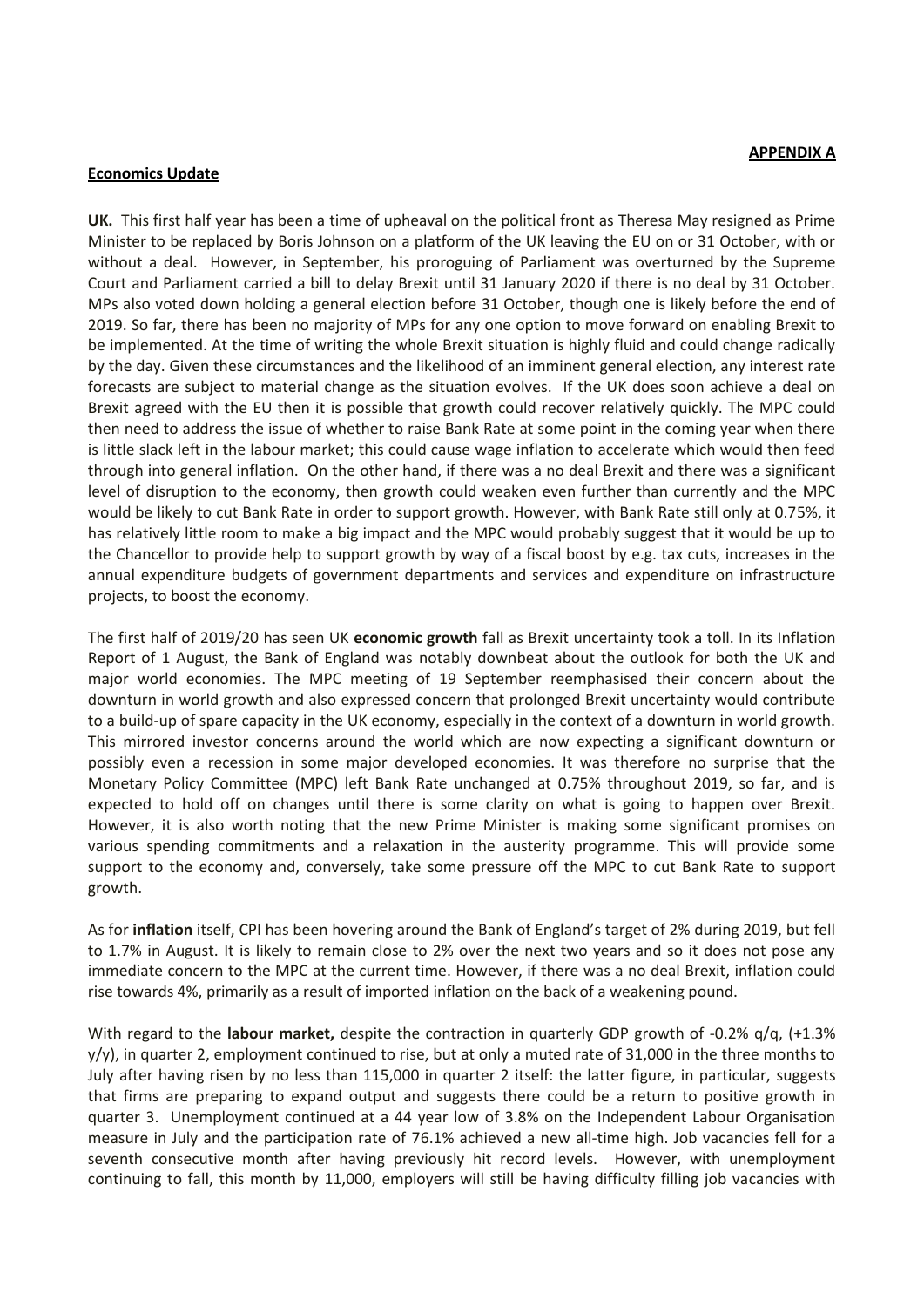suitable staff. It was therefore unsurprising that wage inflation picked up to a high point of 3.9% in June before easing back slightly to 3.8% in July, (3 month average regular pay, excluding bonuses). This meant that in real terms, (i.e. wage rates higher than CPI inflation), earnings grew by about 2.1%. As the UK economy is very much services sector driven, an increase in household spending power is likely to feed through into providing some support to the overall rate of economic growth in the coming months. The latest GDP statistics also included a revision of the savings ratio from 4.1% to 6.4% which provides reassurance that consumers' balance sheets are not over stretched and so will be able to support growth going forward. This would then mean that the MPC will need to consider carefully at what point to take action to raise Bank Rate if there is an agreed Brexit deal, as the recent pick-up in wage costs is consistent with a rise in core services inflation to more than 4% in 2020.

In the **political arena**, if there is a general election soon, this could result in a potential loosening of monetary policy and therefore medium to longer dated gilt yields could rise on the expectation of a weak pound and concerns around inflation picking up although, conversely, a weak international backdrop could provide further support for low yielding government bonds and gilts.

**USA.** President Trump's massive easing of fiscal policy in 2018 fuelled a temporary boost in consumption in that year which generated an upturn in the rate of strong growth to 2.9% y/y. Growth in 2019 has been falling back after a strong start in quarter 1 at 3.1%, (annualised rate), to 2.0% in quarter 2. Quarter 3 is expected to fall further. The strong growth in employment numbers during 2018 has reversed into a falling trend during 2019, indicating that the economy is cooling, while inflationary pressures are also weakening The Fed finished its series of increases in rates to 2.25 – 2.50% in December 2018. In July 2019, it cut rates by 0.25% as a 'midterm adjustment' but flagged up that this was not to be seen as the start of a series of cuts to ward off a downturn in growth. It also ended its programme of quantitative tightening in August, (reducing its holdings of treasuries etc). It then cut rates again in September to 1.75% - 2.00% and is thought likely to cut another 25 bps in December. Investor confidence has been badly rattled by the progressive ramping up of increases in tariffs President Trump has made on Chinese imports and China has responded with increases in tariffs on American imports. This trade war is seen as depressing US, Chinese and world growth. In the EU, it is also particularly impacting Germany as exports of goods and services are equivalent to 46% of total GDP. It will also impact developing countries dependent on exporting commodities to China.

**EUROZONE.** Growth has been slowing from +1.8 % during 2018 to around half of that in 2019. Growth was +0.4%  $q/q$  (+1.2% y/y) in quarter 1 and then fell to +0.2%  $q/q$  (+1.0% y/y) in quarter 2; there appears to be little upside potential to the growth rate in the rest of 2019. German GDP growth fell to -0.1% in quarter 2; industrial production was down 4%  $y/y$  in June with car production down 10%  $y/y$ . Germany would be particularly vulnerable to a no deal Brexit depressing exports further and if President Trump imposes tariffs on EU produced cars. The European Central Bank (ECB) ended its programme of quantitative easing purchases of debt in December 2018, which meant that the central banks in the US, UK and EU had all ended the phase of post financial crisis expansion of liquidity supporting world financial markets by purchases of debt. However, the downturn in EZ growth in the second half of 2018 and into 2019, together with inflation falling well under the upper limit of its target range of 0 to 2%, (but it aims to keep it near to 2%), has prompted the ECB to take new measures to stimulate growth. At its March meeting it said that it expected to leave interest rates at their present levels "at least through the end of 2019", but that was of little help to boosting growth in the near term. Consequently, it announced a third round of TLTROs; this provides banks with cheap borrowing every three months from September 2019 until March 2021 which means that, although they will have only a two-year maturity, the Bank is making funds available until 2023, two years later than under its previous policy. As with the last round, the new TLTROs will include an incentive to encourage bank lending, and they will be capped at 30% of a bank's eligible loans. However, since then, the downturn in EZ and world growth has gathered momentum so at its meeting on 12 September, it cut its deposit rate further into negative territory, from -0.4% to -0.5%, and announced a resumption of quantitative easing purchases of debt. It also increased the maturity of the third round of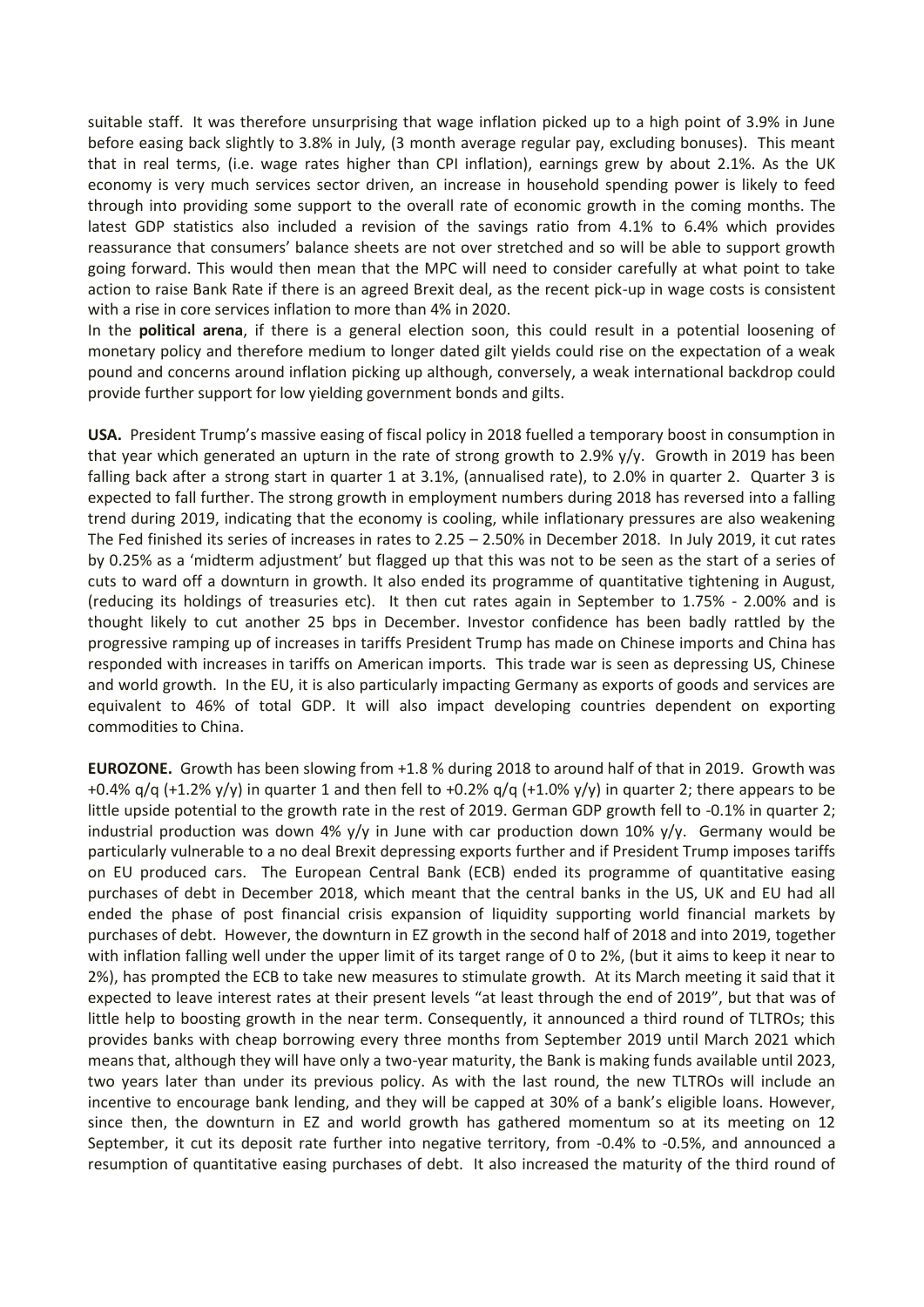TLTROs from two to three years. However, it is doubtful whether this loosening of monetary policy will have much impact on growth and unsurprisingly, the ECB stated that governments will need to help stimulate growth by fiscal policy. On the political front, Austria, Spain and Italy are in the throes of forming coalition governments with some unlikely combinations of parties i.e. this raises questions around their likely endurance. The recent results of two German state elections will put further pressure on the frail German CDU/SDP coalition government.

**CHINA.** Economic growth has been weakening over successive years, despite repeated rounds of central bank stimulus; medium term risks are increasing. Major progress still needs to be made to eliminate excess industrial capacity and the stock of unsold property, and to address the level of non-performing loans in the banking and credit systems. Progress also still needs to be made to eliminate excess industrial capacity and to switch investment from property construction and infrastructure to consumer goods production. The trade war with the US does not appear currently to have had a significant effect on GDP growth as some of the impact of tariffs has been offset by falls in the exchange rate and by transhipping exports through other countries, rather than directly to the US.

**JAPAN** - has been struggling to stimulate consistent significant GDP growth and to get inflation up to its target of 2%, despite huge monetary and fiscal stimulus. It is also making little progress on fundamental reform of the economy.

**WORLD GROWTH.** The trade war between the US and China is a major concern to financial markets and is depressing worldwide growth, as any downturn in China will spill over into impacting countries supplying raw materials to China. Concerns are focused on the synchronised general weakening of growth in the major economies of the world compounded by fears that there could even be a recession looming up in the US, though this is probably overblown. These concerns have resulted in government bond yields in the developed world falling significantly during 2019. If there were a major worldwide downturn in growth, central banks in most of the major economies will have limited ammunition available, in terms of monetary policy measures, when rates are already very low in most countries, (apart from the US), and there are concerns about how much distortion of financial markets has already occurred with the current levels of quantitative easing purchases of debt by central banks. The latest PMI survey statistics of economic health for the US, UK, EU and China have all been sub 50 which gives a forward indication of a downturn in growth; this confirms investor sentiment that the outlook for growth during the rest of this financial year is weak.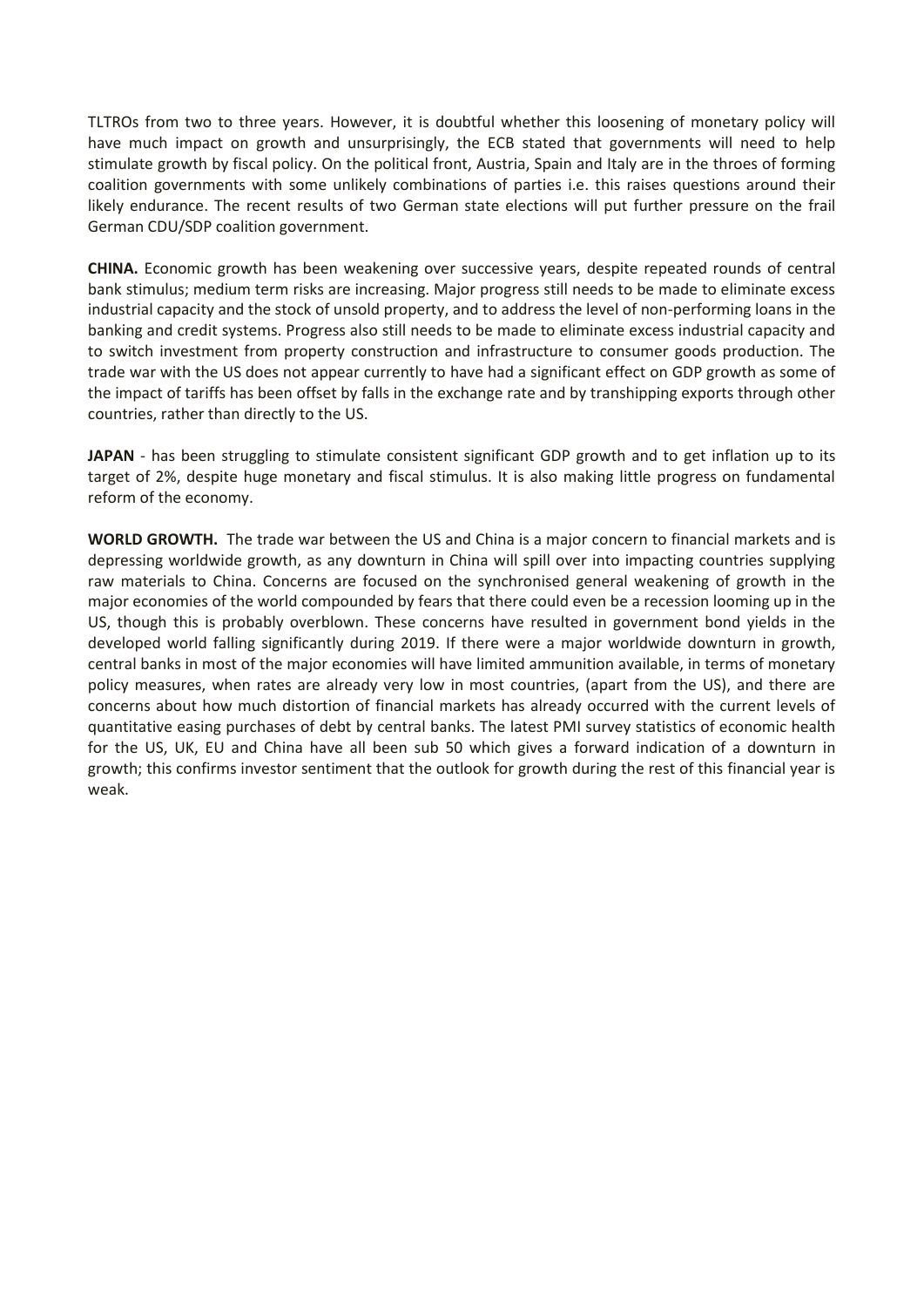#### **APPENDIX B**

#### **Interest Rate Forecasts**

| <b>Link Asset Services Interest Rate View</b> |               |        |          |          |               |          |          |               |               |        |
|-----------------------------------------------|---------------|--------|----------|----------|---------------|----------|----------|---------------|---------------|--------|
|                                               | <b>Dec-19</b> | Mar-20 | $Jun-20$ | $Sep-20$ | <b>Dec-20</b> | $Mar-21$ | $Jun-21$ | <b>Sep-21</b> | <b>Dec-21</b> | Mar-22 |
| <b>Bank Rate View</b>                         | 0.75          | 0.75   | 0.75     | 0.75     | 1.00          | 1.00     | 1.00     | 1.00          | 1.00          | 1.25   |
| <b>3 Month LIBID</b>                          | 0.70          | 0.70   | 0.70     | 0.80     | 0.90          | 1.00     | 1.00     | 1.00          | 1.10          | 1.20   |
| <b>6 Month LIBID</b>                          | 0.80          | 0.80   | 0.80     | 0.90     | 1.00          | 1.10     | 1.10     | 1.20          | 1.30          | 1.40   |
| 12 Month LIBID                                | 1.00          | 1.00   | 1.00     | 1.10     | 1.20          | 1.30     | 1.30     | 1.40          | 1.50          | 1.60   |
| 5yr PWLB Rate                                 | 2.30          | 2.50   | 2.60     | 2.70     | 2.70          | 2.80     | 2.90     | 3.00          | 3.00          | 3.10   |
| 10 <sub>vr</sub> PWLB Rate                    | 2.60          | 2.80   | 2.90     | 3.00     | 3.00          | 3.10     | 3.20     | 3.30          | 3.30          | 3.40   |
| 25vr PWLB Rate                                | 3.30          | 3.40   | 3.50     | 3.60     | 3.70          | 3.70     | 3.80     | 3.90          | 4.00          | 4.00   |
| 50 <sub>vr</sub> PWLB Rate                    | 3.20          | 3.30   | 3.40     | 3.50     | 3.60          | 3.60     | 3.70     | 3.80          | 3.90          | 3.90   |

The Council's treasury advisor, Link Asset Services, has provided the following forecast. This forecast includes the increase in margin over gilt yields of 100bps introduced on 9.10.19.

The above forecasts have been based on an assumption that there is some sort of muddle through to an agreed deal on Brexit at some point in time. Given the current level of uncertainties, this is a huge assumption and so forecasts may need to be materially reassessed in the light of events over the next few weeks or months.

It has been little surprise that the Monetary Policy Committee (MPC) has left Bank Rate unchanged at 0.75% so far in 2019 due to the ongoing uncertainty over Brexit. In its meeting on 1 August, the MPC became more dovish as it was more concerned about the outlook for both the global and domestic economies. That's shown in the policy statement, based on an assumption that there is an agreed deal on Brexit, where the suggestion that rates would need to rise at a "gradual pace and to a limited extent" is now also conditional on "some recovery in global growth". Brexit uncertainty has had a dampening effect on UK GDP growth in 2019, especially around mid-year. If there were a no deal Brexit, then it is likely that there will be a cut or cuts in Bank Rate to help support economic growth. The September MPC meeting sounded even more concern about world growth and the effect that prolonged Brexit uncertainty is likely to have on growth.

**Bond yields / PWLB rates**. There has been much speculation recently that we are currently in a bond market bubble. However, given the context that there are heightened expectations that the US could be heading for a recession, and a general background of a downturn in world economic growth, together with inflation generally at low levels in most countries and expected to remain subdued, conditions are ripe for low bond yields. While inflation targeting by the major central banks has been successful over the last thirty years in lowering inflation expectations, the real equilibrium rate for central rates has fallen considerably due to the high level of borrowing by consumers: this means that central banks do not need to raise rates as much now to have a major impact on consumer spending, inflation, etc. This has pulled down the overall level of interest rates and bond yields in financial markets over the last thirty years. We have therefore seen over the last year, many bond yields up to ten years in the Eurozone actually turn negative. In addition, there has, at times, been an inversion of bond yields in the US whereby ten year yields have fallen below shorter term yields. In the past, this has been a precursor of a recession. The other side of this coin is that bond prices are elevated as investors would be expected to be moving out of riskier assets i.e. shares, in anticipation of a downturn in corporate earnings and so selling out of equities. However, stock markets are also currently at high levels as some investors have focused on chasing returns in the context of dismal ultra-low interest rates on cash deposits.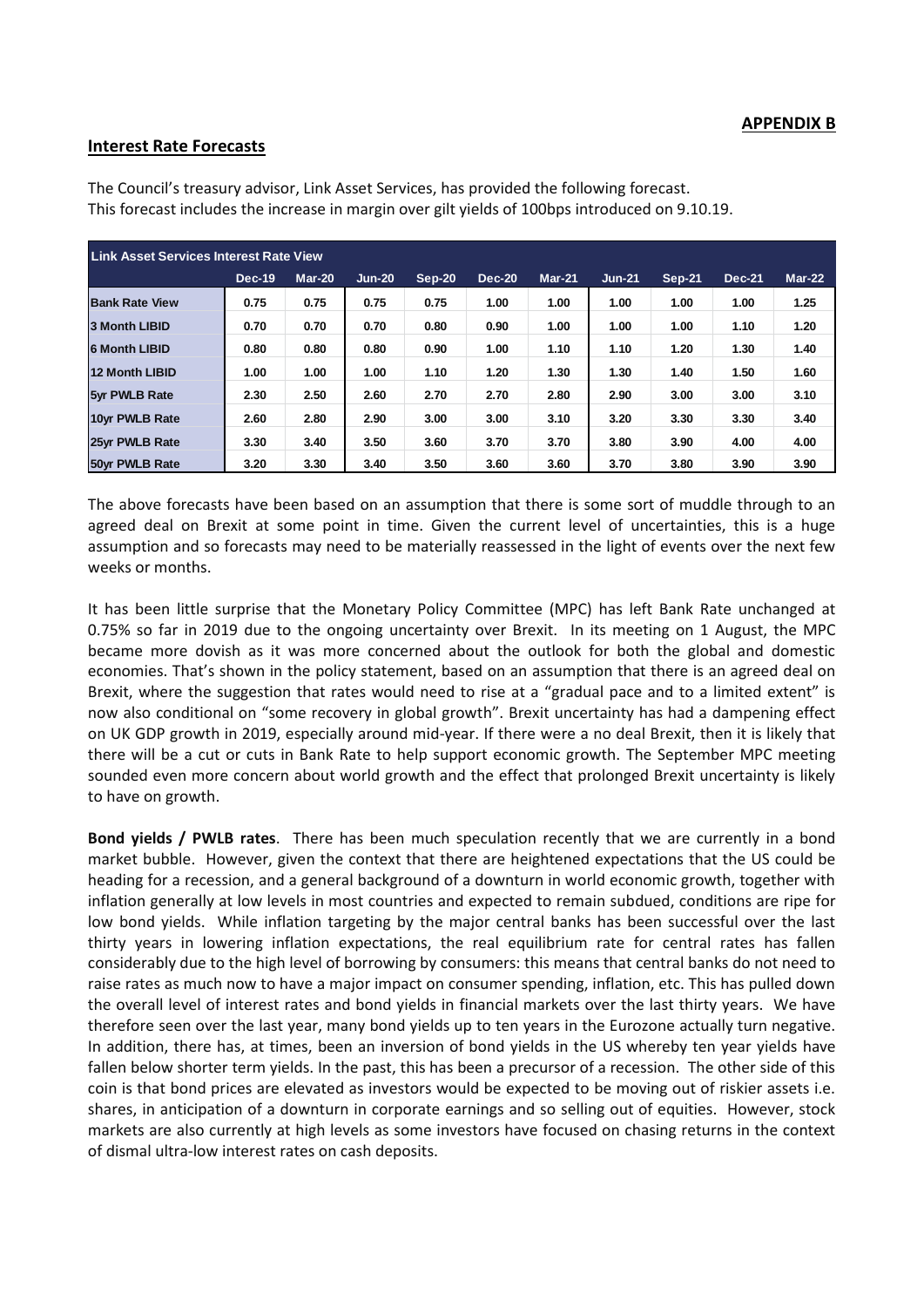What we saw during the last half year up to 30 September is a near halving of longer term PWLB rates to completely unprecedented historic low levels. *(See paragraph 7 for comments on the increase in margin over gilt yields of 100bps introduced on 9.10.19.)* There is though, an expectation that financial markets have gone too far in their fears about the degree of the downturn in US and world growth. If, as expected, the US only suffers a mild downturn in growth, bond markets in the US are likely to sell off and that would be expected to put upward pressure on bond yields, not only in the US, but due to a correlation between US treasuries and UK gilts, which at various times has been strong but at other times weaker, in the UK. However, forecasting the timing of this and how strong the correlation is likely to be, is very difficult to forecast with any degree of confidence.

One potential danger that may be lurking in investor minds is that Japan has become mired in a twenty year bog of failing to get economic growth and inflation up off the floor, despite a combination of massive monetary and fiscal stimulus by both the central bank and government. Investors could be fretting that this condition might become contagious.

Another danger is that unconventional monetary policy post 2008, (ultra-low interest rates plus quantitative easing), may end up doing more harm than good through prolonged use. Low interest rates have encouraged a debt fuelled boom which now makes it harder for economies to raise interest rates. Negative interest rates could damage the profitability of commercial banks and so impair their ability to lend and / or push them into riskier lending. Banks could also end up holding large amounts of their government's bonds and so create a potential doom loop. (A doom loop would occur where the credit rating of the debt of a nation was downgraded which would cause bond prices to fall, causing losses on debt portfolios held by banks and insurers, so reducing their capital and forcing them to sell bonds – which, in turn, would cause further falls in their prices etc.). In addition, the financial viability of pension funds could be damaged by low yields on holdings of bonds.

#### **The balance of risks to the UK**

- The overall balance of risks to economic growth in the UK is probably to the downside due to the weight of all the uncertainties over Brexit, as well as a softening global economic picture.
- The balance of risks to increases in Bank Rate and shorter term PWLB rates are broadly similarly to the downside.

One risk that is both an upside and downside risk is that all central banks are now working in very different economic conditions than before the 2008 financial crash. There has been a major increase in consumer and other debt due to the exceptionally low levels of borrowing rates that have prevailed for eleven years since 2008. This means that the neutral rate of interest in an economy, (i.e. the rate that is neither expansionary nor deflationary), is difficult to determine definitively in this new environment, although central banks have made statements that they expect it to be much lower than before 2008. Central banks could, therefore, over or under-do increases in central interest rates.

#### **Downside risks to current forecasts for UK gilt yields and PWLB rates currently include:**

- **Brexit**  if it were to cause significant economic disruption and a major downturn in the rate of growth.
- **Bank of England** takes action too quickly, or too far, over the next three years to raise Bank Rate and causes UK economic growth, and increases in inflation, to be weaker than we currently anticipate.
- A resurgence of the **Eurozone sovereign debt crisis.** In 2018, Italy was a major concern due to having a populist coalition government which made a lot of anti-austerity and anti-EU noise. However, in September 2019 there was a major change in the coalition governing Italy which has brought to power a much more EU friendly government; this has eased the pressure on Italian